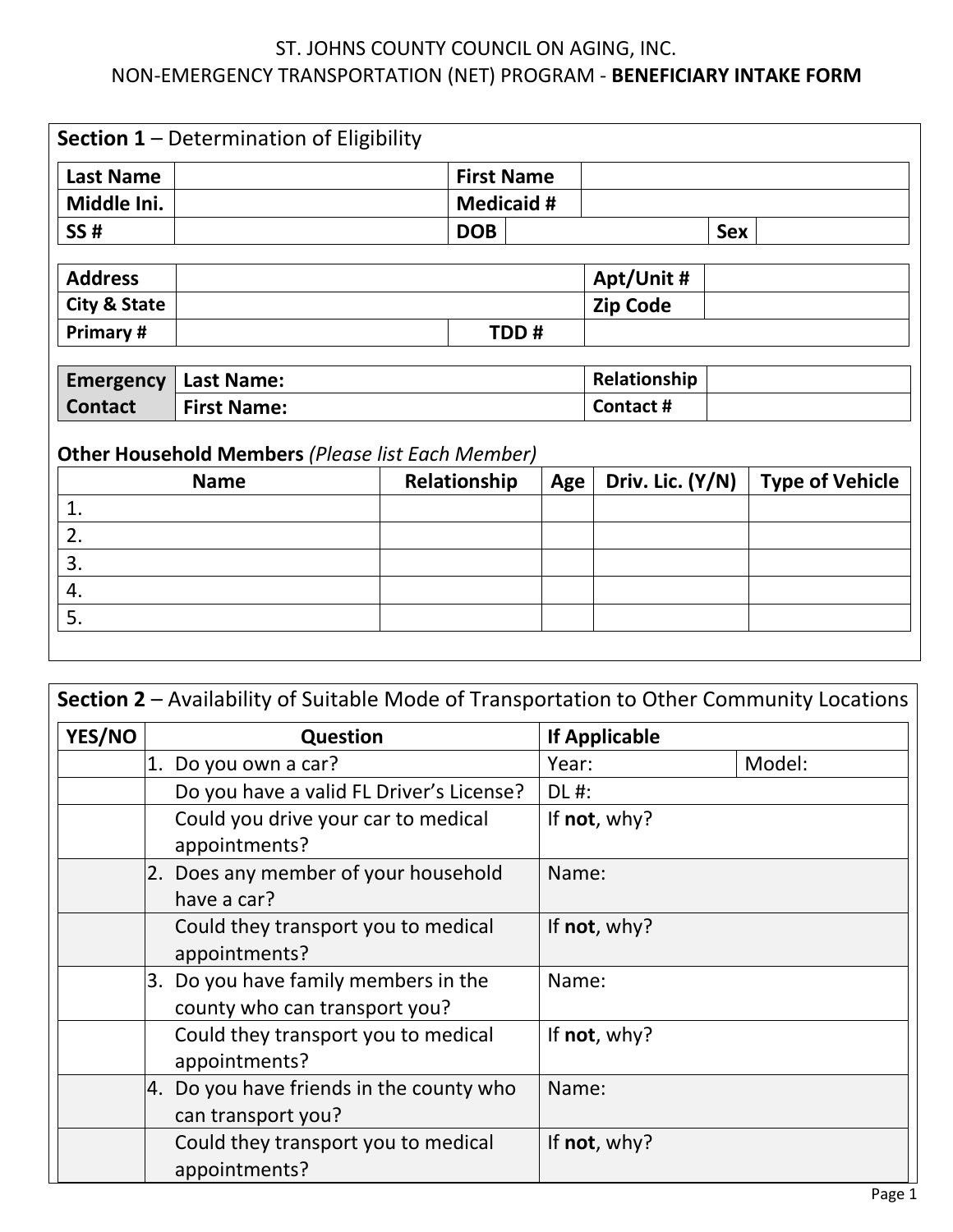## ST. JOHNS COUNTY COUNCIL ON AGING, INC. NON-EMERGENCY TRANSPORTATION (NET) PROGRAM - **BENEFICIARY INTAKE FORM**

| <b>Section 2 - CONTINUED</b> |                                              |                      |  |  |
|------------------------------|----------------------------------------------|----------------------|--|--|
| <b>YES/NO</b>                | <b>Question</b>                              | <b>If Applicable</b> |  |  |
|                              | 5. Do you live in a facility that provides   | Name:                |  |  |
|                              | transportation?                              |                      |  |  |
|                              | Could this facility transport you to medical | If not, why?         |  |  |
|                              | appointments?                                |                      |  |  |

6. Please list all Hospitals, Doctors, Medical Facilities, or other locations that you need to visit on a regular basis

| Name of<br><b>Hospital/Doc./Facility</b> | <b>Purpose</b><br>of Trip | # of<br><b>Monthly</b><br><b>Visits</b> | <b>Describe How You</b><br><b>Previously Got There</b> |
|------------------------------------------|---------------------------|-----------------------------------------|--------------------------------------------------------|
|                                          |                           |                                         |                                                        |
|                                          |                           |                                         |                                                        |
|                                          |                           |                                         |                                                        |
|                                          |                           |                                         |                                                        |
|                                          |                           |                                         |                                                        |

|        | Section 3 - Availability of Federally Funded or Public Transportation                          |                          |
|--------|------------------------------------------------------------------------------------------------|--------------------------|
| YES/NO | <b>Question</b>                                                                                | <b>If Applicable</b>     |
|        | Do you live on a bus route?                                                                    | Name:                    |
|        | What is the distance to the nearest bus stop?                                                  | Approx. Miles:           |
|        | 2. Have you used the bus system for transportation in the past?                                |                          |
|        | 3. Do you have any limitations that would<br>prevent you from using the bus system now?        | If yes, please describe: |
|        | $ 4.$ Are you enrolled in any other programs that<br>will pay for, or provide, transportation? | If yes, please describe: |

| Section 4 – Special Needs (Please check or list any special needs, services, or modes of |              |                          |
|------------------------------------------------------------------------------------------|--------------|--------------------------|
| transportation you require during transportation):                                       |              |                          |
| Powered Wheelchair Manual Wheelchair                                                     | Scooter      | Stretcher                |
| Respirator/Oxygen Service Animal                                                         | Cane         | <b>Walker Needs Lift</b> |
| <b>Cultural Considerations (Please Explain)</b>                                          | Escort (PCA) | Ambulatory               |
|                                                                                          |              |                          |
| Other:                                                                                   |              |                          |
|                                                                                          |              |                          |

l